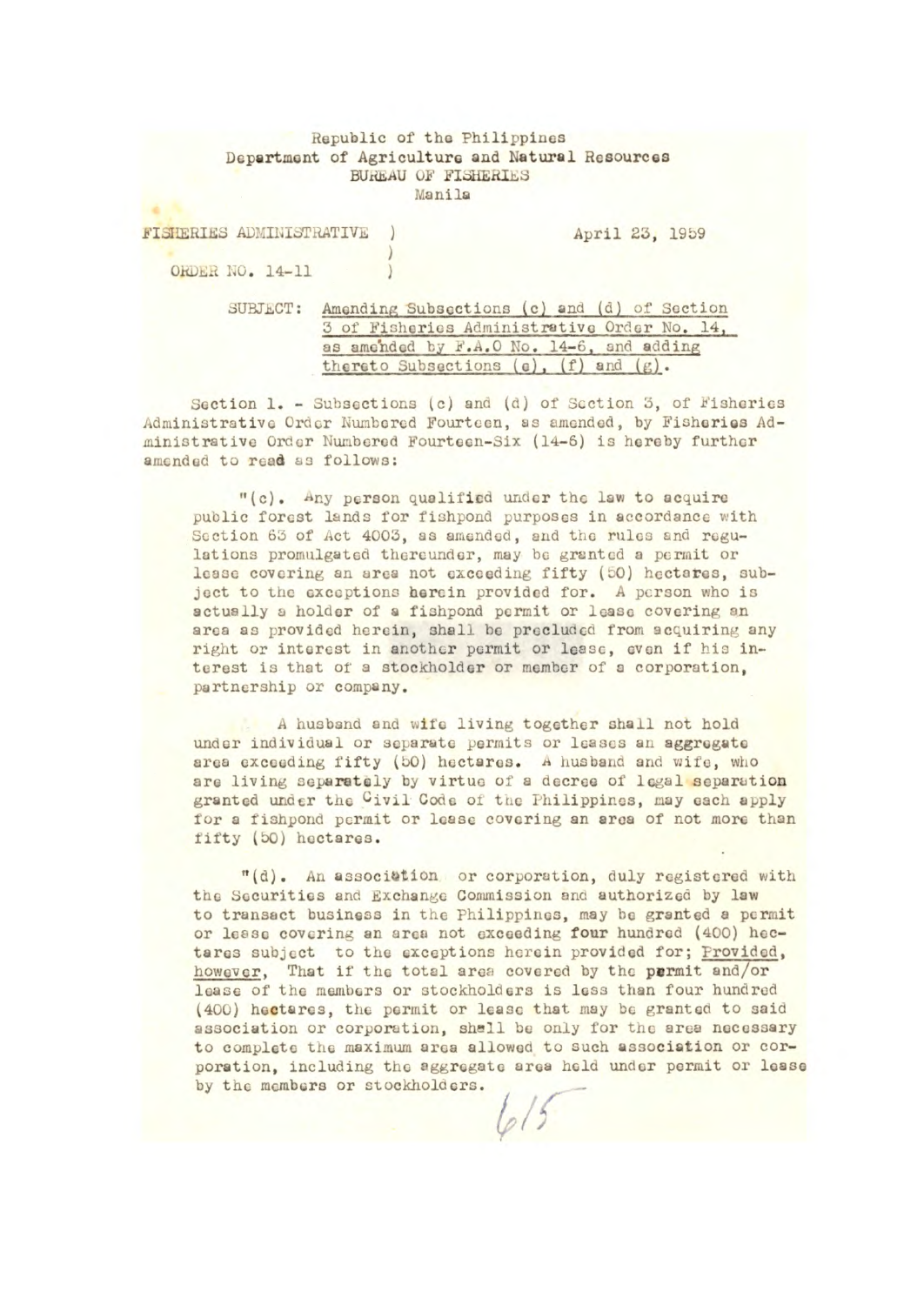Section 2. - Subsections (e), (f), and *(g)* are hereby added to Section 3, FAO No. 14, as amended, to read as follows:

"(c) The provisions of the preceding paragraphs (c) and (d), notwithstanding, the Secretary of Agriculture and Natural Resources may, in his discretion, increase or decrease the areathat may be granted for reasons of public interests, taking into consideration (1) the financial capacity or qualification *01* tho applicant; (2) the importance of the project or industry for which the area is applied for; and (3) the technical training and background of the applicant.

"(f) A yearly fishpond permit may bc issued covering **an**  area allowed under this order, for not more than three  $(3)$ years, subject to *the* following conditions; that the applicant shall, at the date of filing of an application, and as a guaranty of his financial capacity or qualification, deposit with the "irector of Fisheries, or his duly authorized representative, the amount equivalent to one-fifth (1/5) of the total amount of improvement required for the whole area, based at P500.00 per hectare, either in cash, saving deposits, postal money order, cashier's chock, certified check or manager's check issued by any recognized commercial or rural banking institution; but that **said** deposit or deposits shall be returned to the applicant, upon issuance of the corresponding permit, or immediately after the rejection or cancellation of the application filed covering the area.

The conditions hereinabove provided shall apply to all pending applications.

"(g) A long term lease for a period not exceeding twenty (20) years may bc issued to a fishpond pormittoc, covering only portion or portions of the area fully developed within three years; undeveloped portion or portions under said permit, upon proper segregation, will be made available to other qualified applicants.

Section 3. - All regulations or parts thereof which are inconsistent with the provisions of this Order are hereby repealed.